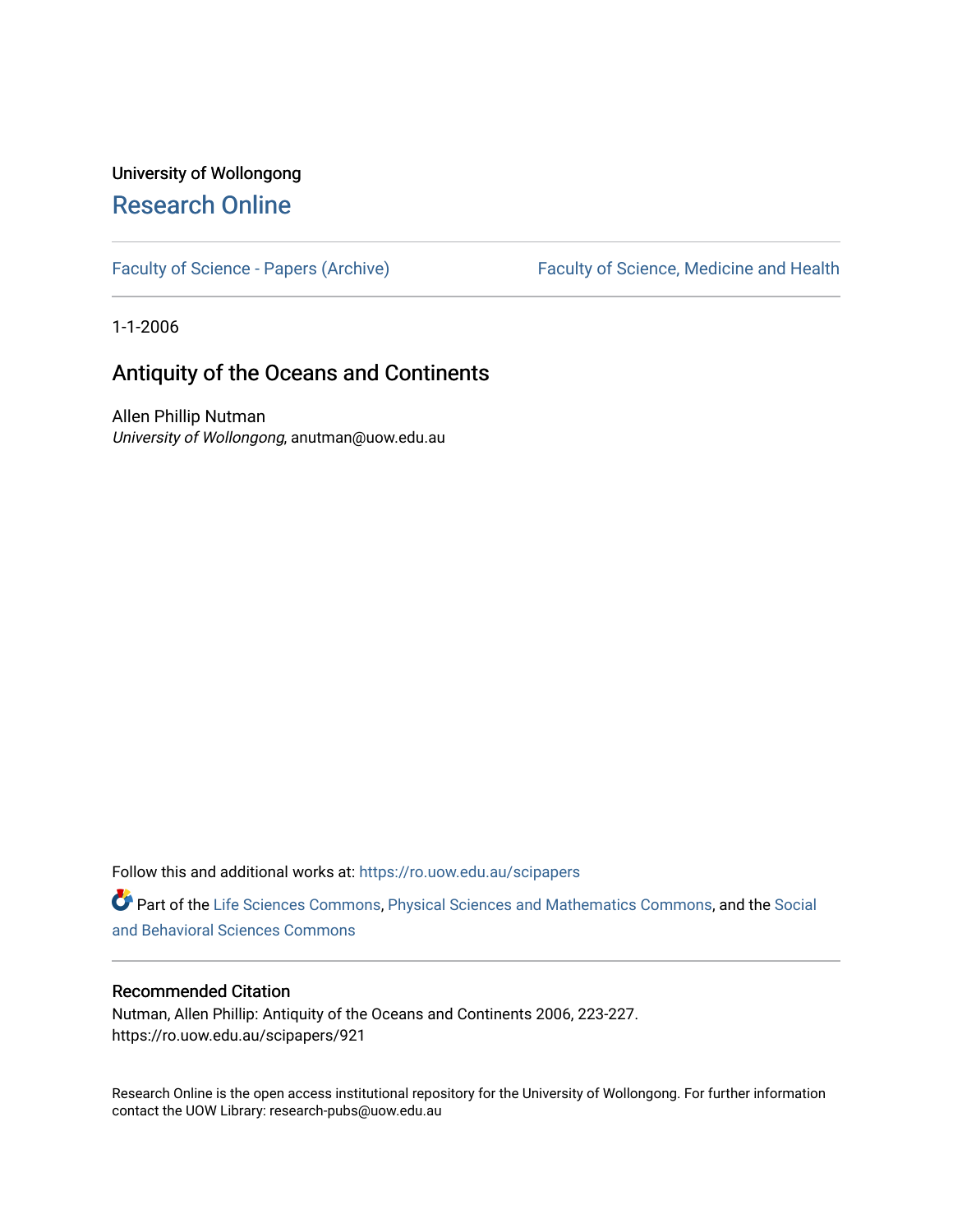# Antiquity of the Oceans and Continents

# Abstract

Tracing the origin of the oceans and the division of the crust into distinct oceanic and continental realms relies on incomplete information from tiny vestiges of surviving oldest crust (>3.6 billions years old). Billions of years of tectonism, melting and erosion have obliterated the rest of that crust. Oceans and continental crust already existed almost four billion years ago because water-laid sedimentary rocks of this age have been found and because tonalites dominate in gneissic sequences dating from this period. Tonalites are igneous rocks produced by partial melting of hydrated basaltic crust at convergent plate boundaries. Collisional orogenic systems produced granites by partial melting of tonalite crust 3.7-3.6 billion years ago. Thus the oldest rocks can be understood in terms of a plate tectonic regime. The chemistry of even older detrital zircons may argue for continental crust and oceans back to 4.4 and 4.2 billion years ago, respectively. Maybe only within the first 200 million years was Earth's surface hot, dry and predominantly shaped by impacts.

# Keywords

antiquity, oceans, continents, GeoQUEST

# **Disciplines**

Life Sciences | Physical Sciences and Mathematics | Social and Behavioral Sciences

# Publication Details

Nutman, A. Phillip. (2006). Antiquity of the Oceans and Continents. Elements, 2 (4), 223-227.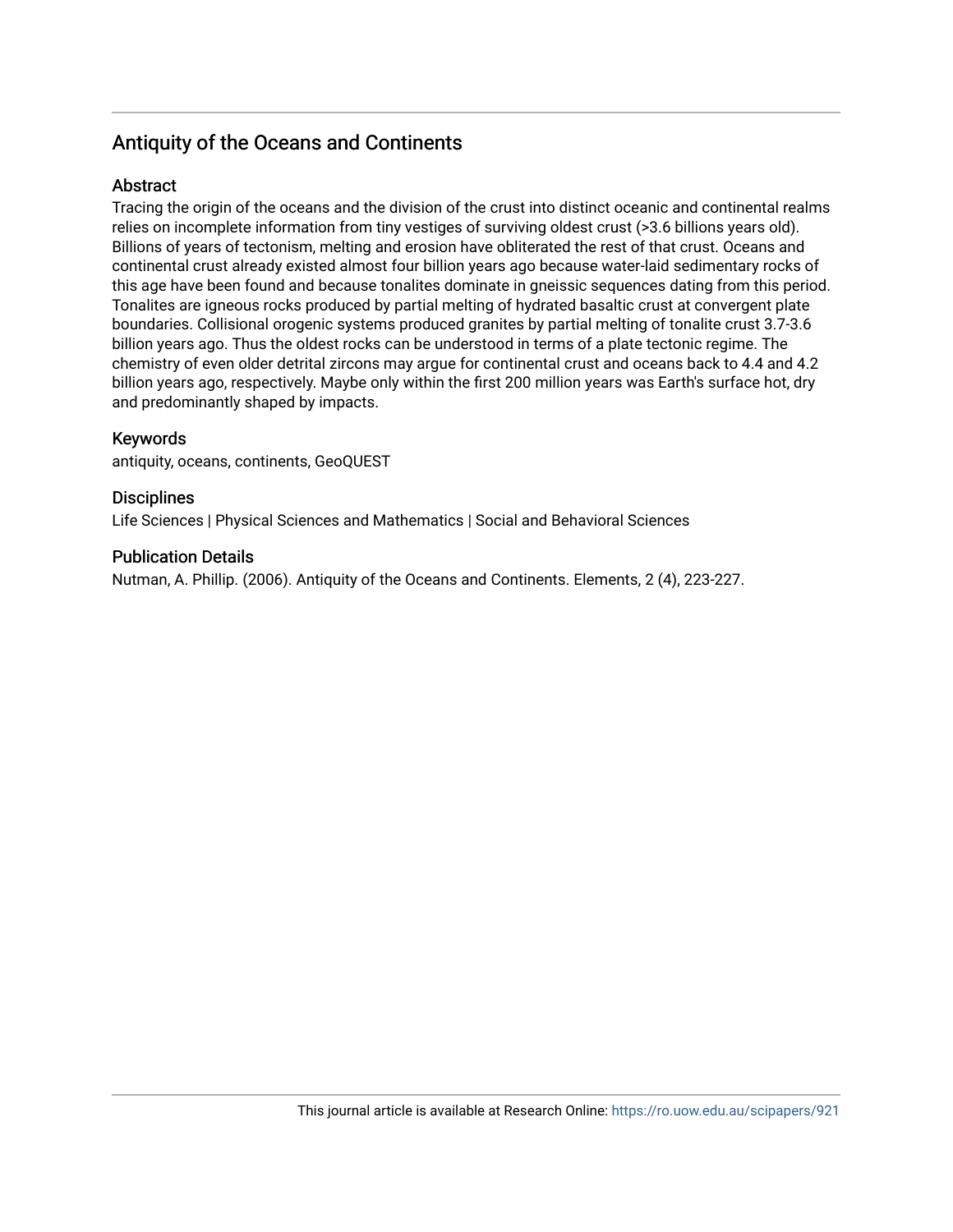of these gneiss complexes is an

important starting point for estab-

lishing the timing of events on the

early Earth. This has been made

possible by zircon dating using the coupled <sup>235</sup>U-207Pb and <sup>238</sup>U-206Pb

radioactive decay systems (shortened

to U/Pb). Sensitive, high mass-

resolution ion microprobes date domains typically 20 um wide by

1 um deep within single zircons.

Guided by cathodoluminescence

imaging, individual igneous growth and recrystallised domains can be

dated in this way to obtain accurate,

complex geological histories for

zircon populations from single rocks (FtG. 1B). U/Pb zircon analysis

by thermal ionisation mass spec-

trometry can now date single fragments of large grains, and also pro-

vides valuable information on the

# Anicoutty of the Oceans and Continents



Allen P. Nutman<sup>1</sup>

 $\blacksquare$ racing the origin of the oceans and the division of the crust into distinct oceanic and continental realms relies on incomplete information from tiny vestiges of surviving oldest crust (>3.6 billions years old). Billions of years of tectonism, melting and erosion have obliterated the rest of that crust. Oceans and continental crust already existed almost four billion years ago because water-laid sedimentary rocks of this age have been found and because tonalites dominate in gneissic sequences dating from this period. Tonalites are igneous rocks produced by partial melting of hydrated basaltic crust at convergent plate boundaries. Collisional orogenic systems produced granites by partial melting of tonalite crust 3.7-3.6 billion years ago. Thus the oldest rocks can be understood in terms of a plate tectonic regime. The chemistry of even older detrital zircons may argue for continental crust and oceans back to 4.4 and 4.2 billion years ago, respectively. Maybe only within the first 200 million years was Earth's surface hot, dry and predominantly shaped by impacts.

KEYWORDS: Early Earth, zircons, Acasta, Isua, Akilia, Jack Hills, oceans, continents

#### **INTRODUCTION**

There must have been a time long ago when geological processes were vastly different from today's. Major questions related to this are: How old are the oceans? When did the crust divide into distinct basaltic oceanic and granitic continental domains? When did plate tectonics begin to dominate over impacts as the main process crafting the crust? Understanding this beginning makes study of the earliest Earth exciting and centres on interpretations of the tiny fragments of crust discovered from Earth's first billion years, i.e. pre-3.5 Ga (e.g. Black et al. 1971; Moorbath et al. 1973; Compston and Pidgeon 1986; Bowring and Williams 1999). This article focuses on evidence that the oceans, continental crust and some form of plate tectonics all existed four billion years ago, and maybe even earlier.

#### THE OLDEST GEOLOGICAL RECORD  $(4.4 - 3.6)$  Ga)

Almost undeformed and unmetamorphosed volcanic and sedimentary rocks have survived from 3.5 billion years ago, greatly aiding interpretation of the early Earth. However, a major problem for interpreting the oldest,  $\geq 3.6$  Ga geological record is that the evidence occurs in gneiss complexes where the original character of the rocks has been mostly obliterated (Fig. 1A). Fine-scale resolution of the chronology

early Earth (e.g. Crowley et al. 2002). There are now numerous accurate U/Pb zircon dates on the oldest rocks and minerals, with errors of only a few million years (i.e. only  $0.1\%$  of a >3.5 Ga age).

### The Global 4.0-3.6 Ga Rock Record

Rocks preserved from the 4.0-3.6 Ga period occupy about a millionth of Earth's crust; the remainder were destroyed by tectonic activity, melting and erosion over billions of years. These old rocks have been discovered in Greenland, Australia, Canada (three localities), Antarctica and China (summary in Nutman et al. 1996 apart from Stevenson et al. 2006 for the most recent Canadian one). Some 4.0-3.6 Ga detrital zircons have survived in post-3.6 Ga sedimentary rocks but are not discussed further here because they provide no additional information to that obtained from surviving 4.0-3.6 Ga rocks. Earth's oldest known rocks are 4.03-3.96 Ga old (Bowring and Williams 1999) and form small domains  $\ll 1 \text{ km}^2$ ) in the Acasta Gneisses of northwestern Canada. The Acasta Gneisses are migmatites-rocks formed from several generations of deformed and metamorphosed igneous intrusions-from which it is difficult to obtain samples of only one generation for chemical and isotopic study (Bowring and Williams 1999).

The oldest gneiss complexes are composed of >90% of rocks of intrusive origin, now strongly deformed (FIG. 1A). Rare areas of relatively little deformation show that these usually formed from older tonalitic and younger granitic components. Tonalites are potassium-poor intrusive rocks generated by melting of hydrated mafic crust after transformation into garnet amphibolite or eclogite, probably in the ancient equivalent of subduction zones (summary by Martin et al.



Department of Earth and Marine Sciences Australian National University ACT 0200, Australia E-mail: Allen.Nutman@anu.edu.au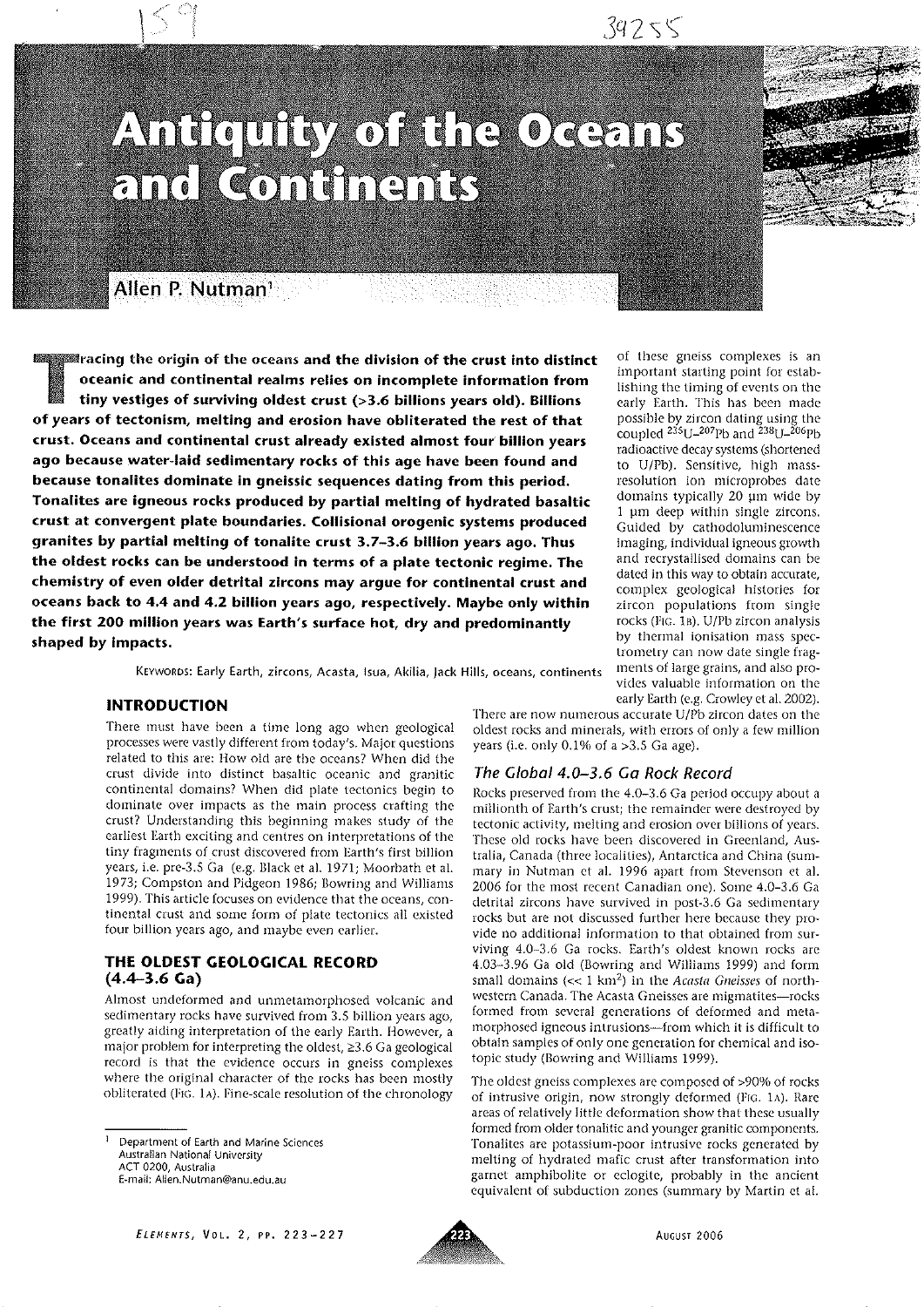

Schematic evolution for the Itsaq Gneiss Complex, south-**RATIZA** west Greenland. This interpretation is based on extensive fieldwork coupled with zircon dating of more than 100 rocks (Friend and Nutman 2005). The figure illustrates the complexity of crustal evolution shown by all surviving fragments of oldest crust. Each pictogram represents a generation of rocks whose age is known from zircon dating. Each generation of granite and tonalite has a single population of oscillatory-zoned igneous zircons (Nutman et al. 1996, 2000; Friend and Nutman 2005). The figure is arranged such that generations of volcanic and sedimentary rocks are shown near the top, granites and tonalites in the middle, and mafic intrusions and abyssal peridotite (mantle) fragments near the base.



AUGUST 2006

3.95

3.90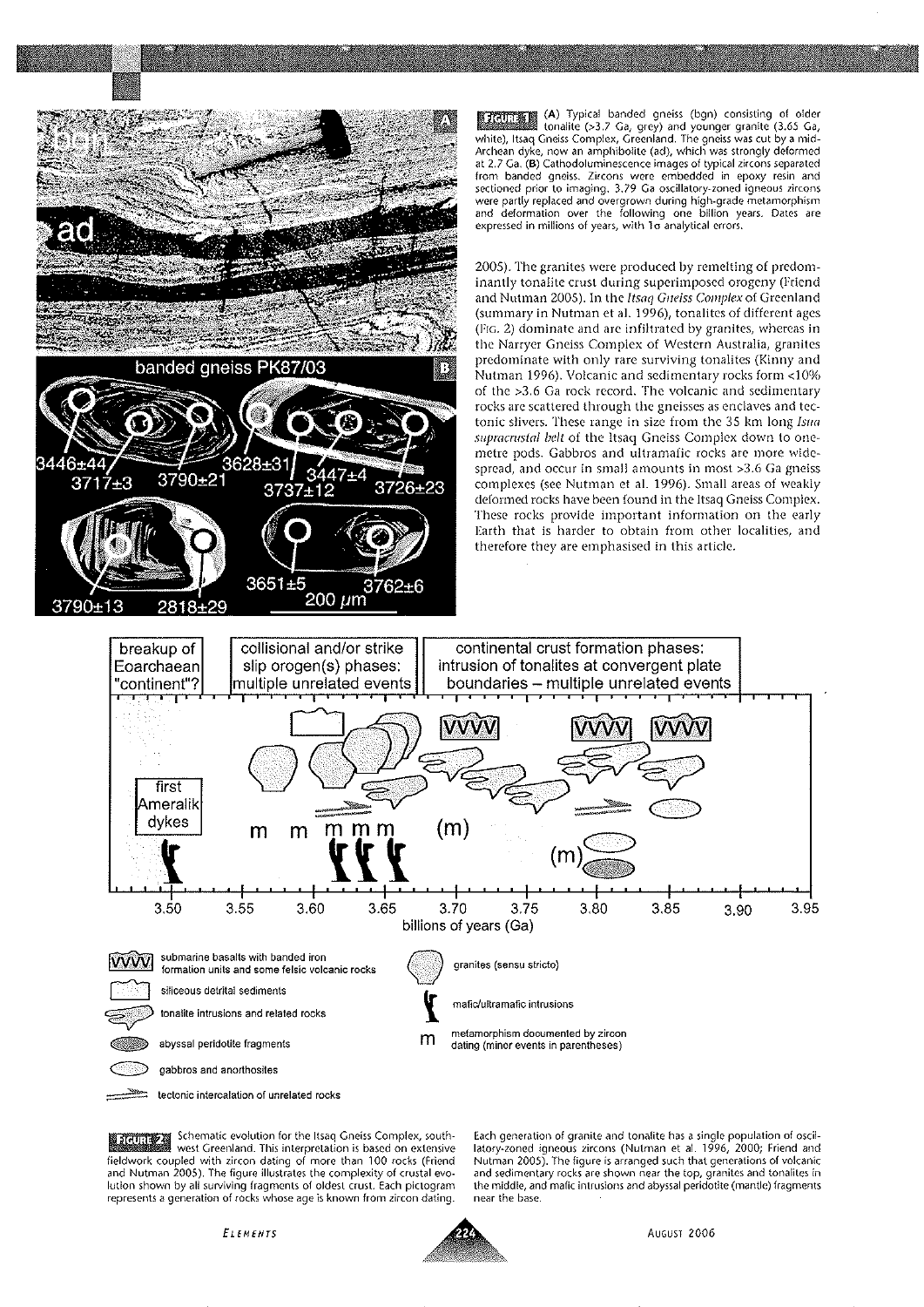#### Antiquity of Oceans from the Oldest Water-laid Sediments and Basalts

The strongly deformed amphibolite facies volcanic and sedimentary rocks that dominate the Isua supracrustal belt are tectonic fragments of unrelated 3.7 and 3.8 Ga sequences (Nutman et al. 1997). Rocks with surviving volcanic and sedimentary structures form a tiny amount of the belt. In these rocks, Komiya et al. (1999) recognised unambiguous relicts of pillow structures in amphibolites (FIG. 3A). Because pillow structures form when basalt lavas are erupted under water on the seafloor, they prove the submarine origin of these Isua amphibolites. The associated Isua quartz-magnetite banded iron formations (BIFs) are water-laid sedimentary rocks (Moorbath et al. 1973). Their generally fine-scale banding is a deformational structure (Fig. 3B LEFT), and only in rare, relatively undeformed zones is genuine sedimentary layering preserved (FIG. 3B RIGHT).

The island of Akilia consists of Itsaq Gneiss Complex gneisses derived from multiple generations of strongly deformed 3.85-3.62 Ga tonalites and granites (Nutman et al. 1996, 2000). The gneisses contain lenses of amphibolite and layers of siliceous rocks (Fig. 3c). These are all more strongly deformed and thus are harder to interpret than some of the Isua rocks. Magnetite-bearing varieties of the Akilia siliceous rocks have been interpreted as sedimentary in origin because they have trace element signatures similar to Isua BIF (Friend et al. 2002) and show iron isotope fractionation unlike that in igneous rocks (Dauphas et al. 2004). A 3.84 Ga minimum age has been proposed for Akilia amphibolites and associated siliceous layers (e.g. Nutman et al. 2000), but doubts have been voiced concerning this age (e.g. Whitehouse et al. 1999). Isua currently remains the universally accepted site of the oldest direct evidence for oceans, as shown by 3.8-3.7 Ga BIF sedimentary rocks and pillow lavas, while debate continues on whether the Akilia rocks push this direct evidence for oceans back to ≥3.85 Ga. Other localities with >3.6 Ga volcanic or sedimentary rocks are definitely the Saglek area of Labrador (Canada) and possibly near the northern edge of the Superior Province on the shores of Hudson Bay (Canada).

#### Formation and Evolution of 3.9-3.6 Ga Continental Crust Using the Plate Tectonic Model

Plate tectonic processes are sufficient to explain 3.9-3.6 Ga crust formation, deformation and metamorphism in the Itsaq Gneiss Complex (Friend and Nutman 2005). In the vicinity of the Isua supracrustal belt, intrusive, volcanic and sedimentary rocks of different ages had been juxtaposed along early mylonitic shear zones and already folded by 3.6 Ga (Nutman et al. 1996, 1997, 2002; Crowley et al. 2002). This style of geological evolution probably reflects the operation of some form of plate tectonics by 3.8-3.6 Ga, in which compression at destructive plate margins caused the interleaving of unrelated rocks (Komiya et al. 1999; Hanmer and Greene 2002). Zircon dating of more than 100 Itsaq Gneiss Complex samples, combined with fieldwork, has led to an understanding of the typical evolution of ancient crust (Fig. 2). Multiple generations of 3.85-3.6 Ga intrusive rocks are recognised. From 3.85 to 3.69 Ga, episodic growth of new continental crust took place via emplacement of tonalites, derived from partial melting of hydrated basalt, into sequences of basalt with BIF layers. This was followed between 3.65 and 3.55 Ga by episodic granite production through melting of tonalite crust, as well as by high-grade metamorphism and complex deformation. These events are interpreted to reflect collisional and/or strike-slip orogenic phases (Friend and Nutman 2005). In other examples of the world's oldest gneiss complexes (e.g. the Narryer Gneiss Complex of Western Australia;



Candidates for the oldest volcanic and sedimentary rocks RETTEN **Example 20** from the Itsaq Gneiss Complex, southwest Greenland.<br>(A) Rare pillow lava structure in Isua amphibolites (discovered by Komiya et al. 1999). The shape of the pillows is well-enough preserved to allow determination of the top direction (arrow indicates facing direction). (B) Low-strain area of the water-laid banded iron formation in the Isua supracrustal belt. Original, albeit deformed, sedimentary layering (right) is rotated, strongly attenuated and overgrown by a magnetite foliation to form the typical regional banding in these rocks (left). (C) Approximately 5 m thick siliceous layer in amphibolites, Akilia Island. G91/26 marks the site of a magnetite-bearing unit with trace element and iron isotope signatures similar to those in Isua BIF. This is the contested candidate for Earth's oldest preserved sediment.

Kinny and Nutman, 1996), 3.65-3.55 Ga was an important period for high-grade metamorphism and granite formation. This might reflect an early 'global' collisional orogeny, during which blocks of crust dominated by tonalite were amalgamated to form a larger domain of continental crust.



August 2006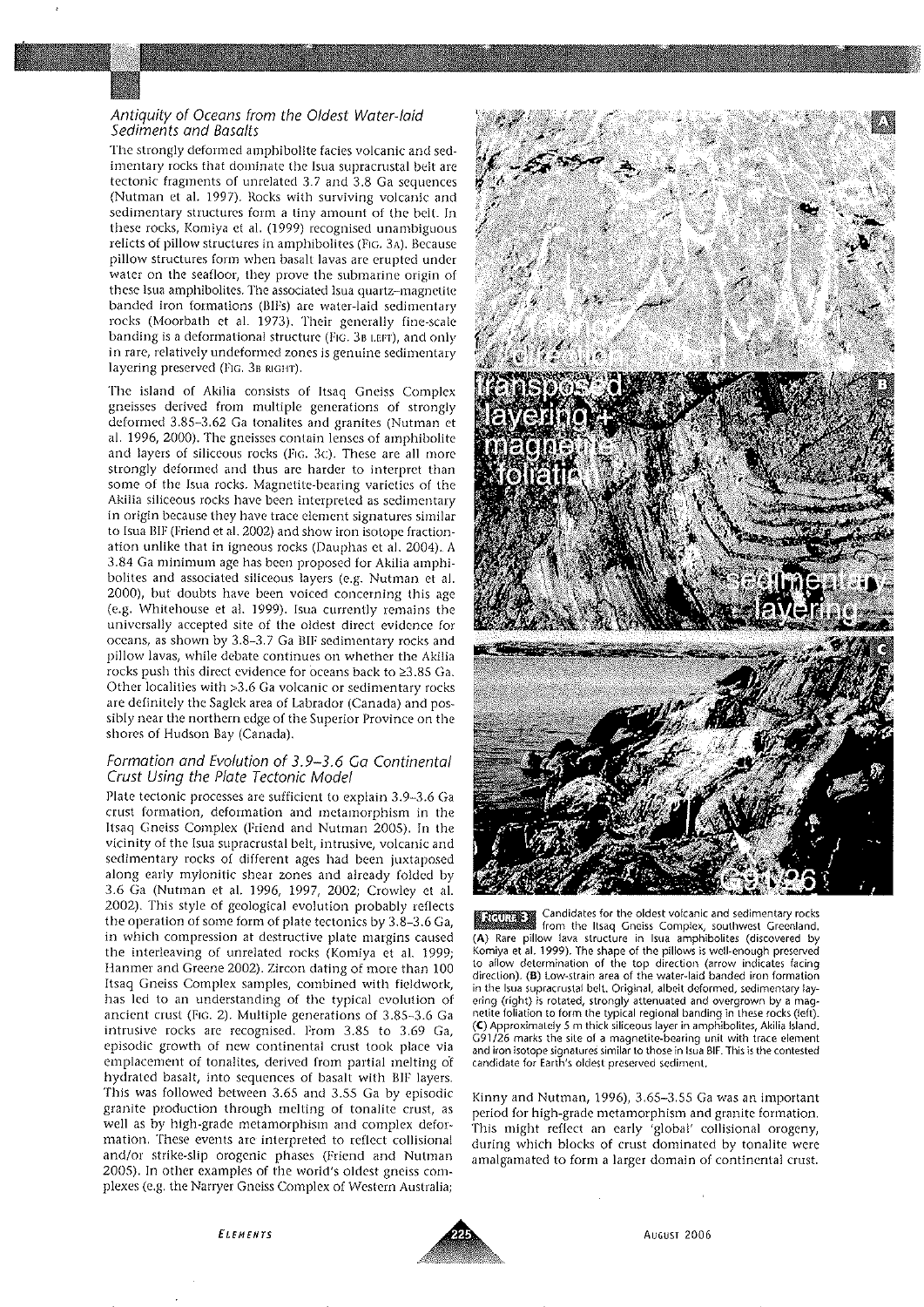#### Understanding the Pre-4.0 Ga Earth Using the Oldest Detrital Zircons, Western Australia

The oldest fragments of Earth's geological record are rare 4.4-4.0 Ga, <500 um detrital zircons (FIG. 4) from Precambrian metaquartzites in the Yilgarn Craton of Western Australia. These zircons are mostly from the Jack Hills (Compston and Pidgeon 1986; Mojzsis et al. 2001; Wilde et al. 2001), but have also been recovered from other Yilgarn localities (e.g. Wyche et al. 2004). Rare >4.0 Ga zircons have also been found in 2.7-2.6 Ga Yilgarn granites (Nelson et al. 2000).



**En Transier Communist Communist Communist Communist Communist Communist Communist Communist Communist Communis**<br> **Example: Communist Communist Communist Communist Communist Communist Communist Communist Communist Communis** is the oldest-known part of Earth. Ion microprobe analytical sites are indicated by black ellipses with ages in billions of years. Qt denotes quartz inclusions in the zircon crystal. IMAGE SUPPLIED BY JOHN VALLEY

The ancient zircons contain inclusions of quartz (Cavosie et al. 2005) and thus were produced from silica-saturated igneous rocks, suggesting that granites (sensu lato) existed before 4.0 Ga (e.g. Wilde et al. 2001). The >4.0 Ga Jack Hills zircons have isotopically heavy oxygen ( $\delta^{18}O = 5.0$  to 7.3 per mil) compared with the mantle, giving rise to proposals that well before 4.0 Ga, granites had been produced by melting of older crust previously hydrated by cool surface waters (Mojzsis et al. 2001; Wilde et al. 2001; Valley et al. 2005). The strands of evidence for this proposal are the focus of debate and scrutiny. If this is correct, granitic 'continental' crust and oceans (or at least cool surface conditions with standing water) occurred very early in Earth's history. The preservation of these very old zircon crystals indicates that magma oceans had solidified to form crust by 4.4 Ga, though the nature of this crust and the composition of the source rocks of the 4.4-4.0 Ga zircons are not resolved: Were these zircons derived from tonalites formed by melting of pre-4.0 Ga hydrated basalt in a world dominated by oceanic crust? Or were they derived from low-temperature granites formed by melting, under an essentially modern tectonic regime, in a 4.4-4.0 Ga world containing extensive continental crust (Watson and Harrison 2005; Harrison et al. 2005)?

## THE YOUNG EARTH

Oceans, as well as crust divided into distinct domains of hydrated basalt and granitic continents, were definitely established by almost 4 Ga and maybe as early as 4.4 Ga. An inherent feature of this crustal dichotomy would have been linear crustal accretion and collisional orogeny at convergent plate boundaries (de Wit 1998), although the architecture of these systems may have differed from that at modern plate boundaries. However, it is increasingly apparent that an arid, hot surface, with a crust entirely unlike today's, was

restricted to the earliest part of Earth's history. This earliest terrestrial crust may have been like the Moon's crust, but on Earth, four billion years of geological activity have obliterated it.

An important unresolved issue is whether the volume of continental crust before 3.6 Ga was similar to or larger than today (Armstrong 1991), or if it increased as Earth aged (summarised by Bennett 2003). This question concerns destruction rates of early crust and is separate from the undeniable evidence that, since at least 4.0 Ga, new crust of tonalite was formed repeatedly by partial melting of an oceanic crust of hydrated basalt (summarised by Bennett 2003 and Martin et al. 2005).

Earth suffered numerous impacts in its earliest history (Glikson 2005; Koeberl 2006). However, since 3.8 Ga (oldest water-laid sediments) and maybe since 4.4 Ga (zircons from the oldest igneous rocks produced by partial melting of hydrated source materials), impact energy did not preclude the existence of oceans, and impacts were not the main crust-forming process. Instead, Earth's early crust would have been shaped by an early form of plate tectonics driven by greater internal heat (Davies

2006), with impacts only disrupting this process. Discoveries of relatively undeformed metasediments (like those in FIG. 3B) offer greater hope of finding the impact layers that must have been more common on the early Earth but that have largely eluded geochemical searches.

No rocks and minerals formed during Earth's first 150 million years, i.e. prior to 4.4 Ga, have survived for direct geological observation. Despite this, Nd and Hf isotope signatures from 4.4-3.6 Ga rocks and minerals provide evidence of a planetary-scale event during Earth's first 100 million years, an event that entailed major chemical fractionation in the mantle and probably featured an early magma ocean (e.g. Caro et al. 2003; Bennett 2003). These isotopic signatures are the only records of processes occurring prior to the beginning of a geological record in 3.6-4.4 Ga rocks and minerals.

#### **ACKNOWLEDGMENTS**

Financial support has come from the U.K. NERC, the Royal Society, the Geological Survey of Denmark and Greenland, the Carlsberg Foundation, Australian National University block funding, Nunaminerals A/S and most recently Australian Research Council grant DP0342794 held whilst the author was at the Research School of Earth Sciences in the Australian National University. I thank Stephen Moorbath, the late David Bridgwater, the late Vic McGregor, Bill Compston and David Green for past support, and my longstanding co-workers Clark Friend and Vickie Bennett for discussions on the early Earth. I thank J. Valley, I. Parsons and two anonymous reviewers for their constructive comments. e<sup>ig</sup>

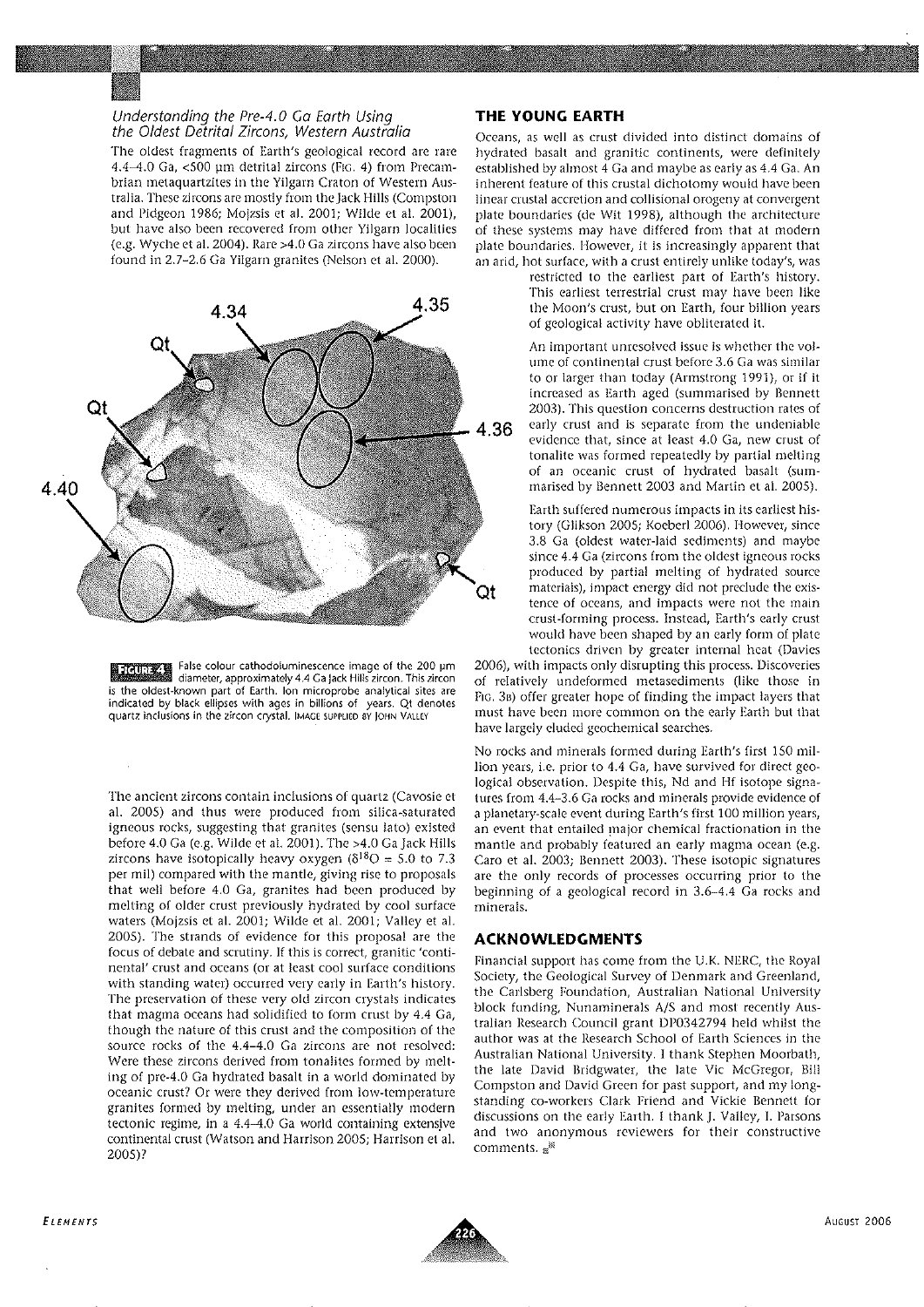#### **REFERENCES**

- Armstrong RL (1991) The persistent myth of crustal growth. Australian Journal of Earth Sciences 38: 613-640
- Bennett VC (2003) Compositional evolution of the mantle. In: Carlson W (ed) The Mantle and Core, Treatise on Geochemistry volume 2, Elsevier,<br>Amsterdam, pp 493-519
- Black LP, Gale NH, Moorbath S, Pankhurst RJ, McGregor VR (1971) Isotopic dating of very early Precambrian amphibolite facies gneisses from the Godthão district, West Greenland. Earth and Planetary<br>Science Letters 12: 245-259
- Bowring SA, Williams IS (1999) Priscoan (4.00-4.03 Ga) orthogneisses from northwestern Canada. Contributions to Mineralogy and Petrology 134: 3-16
- Caro G, Bourdon B, Birk J-L, Moorbath S<br>(2003) <sup>146</sup>Sm-<sup>142</sup>Nd evidence from Isua metamorphosed sediments for early differentiation of Earth's mantle. Nature 423: 428-432
- Cavosie AJ, Valley JW, Wilde SA (2005)<br>Magmatic 8<sup>18</sup>O in 4400–3900 Ma detrital zircons: A record of the alteration and recycling of crust in the Early Archean. Earth and Planetary Science Letters 235: 663-681
- Compston W, Pidgeon RT (1986) Jack Hills, evidence of more very old detrital zircons in Western Australia. Nature 321: 766-769
- Crowley JL, Myers JS, Dunning GR (2002) Timing and nature of multiple 3700–3600 Ma tectonic events in intrusive rocks north of the Isua greenstone belt, southern West Greenland, Geological Society of America Bulletin 114: 1311-1325
- Dauphas N, van Zuilen M, Wadhwa M, Davis AM, Marty B, Janney PE (2004) Clues from Fe isotope variations on the origin of early Archean BIFs from Greenland. Science 306: 2077-2080
- Davies GF (2006) Gravitational depletion of the early Earth's upper mantle and the<br>viability of early plate tectonics. Earth and Planetary Science Letters 243: 376-382
- de Wit MJ (1998) On Archean granites, greenstones, cratons and tectonics: does the evidence demand a verdict? Precambrian Research 91: 181-226
- Friend CRL, Nutman AP (2005) Complex 3670-3500 Ma orogenic episodes superimposed on juvenile crust accreted

between 3850 and 3690 Ma, Itsaq Gneiss Complex, southern West Greenland. Journal of Geology 113: 375-397

- Friend CRL, Nutman AP, Bennett VC (2002) Origin and significance of Archean quartzose rocks at Akilia, Greenland. Ścience 298: 917a
- Glikson AY (2005) Geochemical signatures of Archean to Early Proterozoic Maria-scale oceanic impact basins. Geology 33: 125-128
- Hanmer S, Greene DC (2002) A modern structural regime in the Paleoarchean (~3.64 Ga); Isua Greenstone Belt, southern West Greenland, Tectonophysics 346:  $201 - 222$
- Harrison TM, Blichert-Toft J, Müller W, Albarede F, Holden P, Mojzsis SJ (2005) Heterogeneous Hadean Hafnium: Evidence of continental crust at 4.4 to 4.5 Ga. Science 310: 1947-1950
- Kinny PD, Nutman AP (1996) Zirconology of the Meeberrie gneiss, Yilgarn Craton, Western Australia: an early Archaean migmatite. Precambrian Research 78: 165-178
- Koeberl C (2006) Impact processes on the Early Earth. Elements 2: 211-216
- Komiya T, Maruyama S, Masuda T, Nohda S., Okamoto K (1999) Plate tectories at<br>3.8–3.7 Ga; Field evidence from the Isua<br>accretionary complex, West Greenland.<br>Journal of Geology 107: 515-554
- Martin H, Smithies RH, Rapp R, Moyen J-F, Champion D (2005) An overview of adakite, tonalite-trondhjemite-granodiorite (TTG) and sanukitoid: relationships and some implications for crustal evolution. Lithos 79: 1-24
- Mojzsis SJ, Harrison TM, Pidgeon RT (2001) Oxygen-isotope evidence from ancient zircons for liquid water at the Earth's surface 4,300 Myr ago. Nature 409: 178-181
- Moorbath S, O'Nions RK, Pankhurst RJ (1973) Early Archaean age for the Isua iron formation, West Greenland. Nature, 245: 138-139
- Nelson DR, Robinson BW, Myers JS (2000) Complex geological histories extending for ≥4.0 Ga deciphered from xenocryst zircon microstructures. Earth and Planetary Science Letters 181: 89-102
- Nutman AP, McGregor VR, Friend CRL,<br>Bennett VC, Kinny PD (1996) The Itsaq Gneiss Complex of southern West

Greenland: the world's most extensive record of early crustal evolution (3900-3600 Ma). Precambrian Research 78: 1-39

- Nutman AP, Bennett VC, Friend CRL,<br>Rosing MT (1997) ~3710 and ≥3790 Ma volcanic sequences in the Isua (Greenland) supracrustal belt; structural and Nd isotope implications. Chemical Geology 141: 271-287
- Nutman AP, Bennett VC, Friend CRL,<br>McGregor VR (2000) The early Archaean<br>Itsaq Gneiss Complex of southern West Greenland: the importance of field observations in interpreting dates and isotopic constraints for early terrestrial evolution. Geochimica et Cosmochimica<br>Acta 64: 3035-3060
- Nutman AP, Friend CRL, Bennett VC (2002) Evidence for 3650-3600 Ma assembly of the northern end of the Itsaq Gneiss Complex, Greenland: Implication<br>for early Archaean tectonics. Tectonics 21: doi 10.129/2000TC001203
- Stevenson RK, David J, Parent M (2006) Crustal evolution of the western Minto Block, northern Superior Province, Canada. Precambrian Research 145: 229-242
- Valley JW, Lackey JS, Cavosie AJ, Clechenko CC, Spicuzza MJ, Basei MAS, Bindeman IN, Ferreira VP, Sial AN, King EM, Peck<br>WH, Sinha AK, Wei CS (2005) 4.4 billion years of crustal maturation: oxygen isotope ratios of magmatic zircon. Contributions to Mineralogy and Petrology 150: 561-580
- Watson EB, Harrison TM (2005) Zircon thermometer reveals minimum melting conditions on earliest earth. Science 308: 841-844
- Whitehouse MJ, Kamber BS, Moorbath S (1999) Age significance of U-Th-Pb zircon data from early Archaean rocks of west Greenland-a reassessment based on combined ion-microprobe and imaging<br>studies. Chemical Geology 160: 201-224
- Wyche S, Nelson DR, Riganti A (2004) 4350–3130 Ma detrital zircons in the Southern Cross Granite-Greenstone Terrane, Western Australia: implications for the early evolution of the Yilgarn Craton. Australian Journal of Earth Science 51: 31-45
- Wilde S A, Valley JW, Peck WH, Graham CM (2001) Evidence from detrital zircons for the existence of continental crust and oceans on the Earth 4.4 Gyr ago. Nature 409: 175-178 $\blacksquare$



**ELEMENTS** 



AUGUST 2006